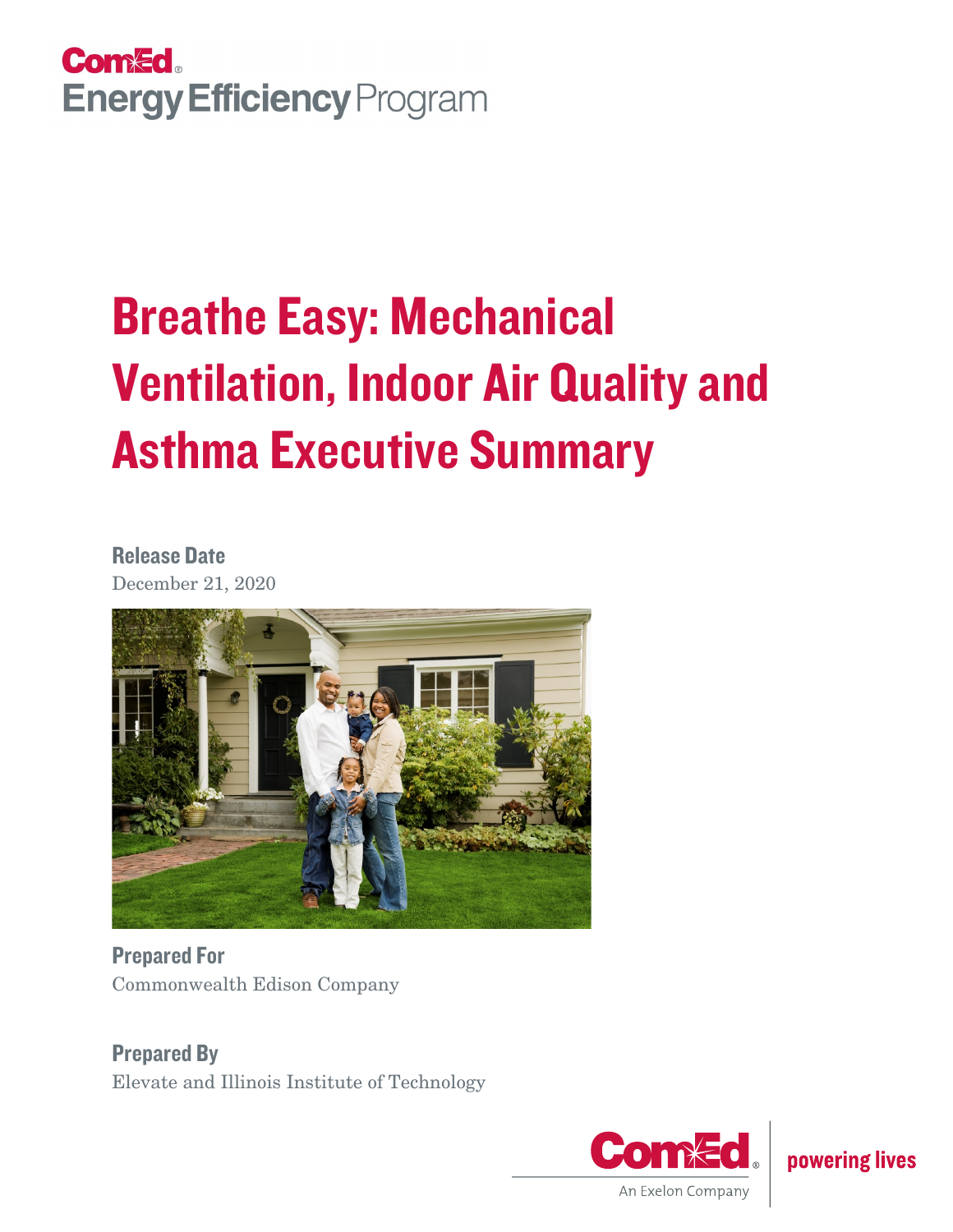## **Com<sup>Ed</sup> Energy Efficiency Program**

#### **Acknowledgements**

This project was developed as part of the Emerging Technologies initiative within the ComEd Energy Efficiency Program under internal project number P-0136. Elevate Energy and Illinois Institute of Technology produced this report for the Emerging Technologies Team with overall guidance and management from Mark Milby and Steven Labarge.

This work leveraged funding from an existing project funded by the US Department of Housing and Urban Development's (HUD's) Healthy Home Technical Studies (HHTS) program (ILHHU0031-16) awarded to Illinois Institute of Technology, entitled "Costeffective approaches to upgrading residential mechanical ventilation systems to control indoor pollutants of both indoor and outdoor origin and improve asthma-related health outcomes." This report has not been formally reviewed by HUD.

The primary authors of this report are Insung Kang<sup>[1](#page-1-0)</sup>, Anna McCreery<sup>[2](#page-1-1)</sup>, and Brent Stephens<sup>1</sup> (co-PI). The study team also includes Kari Abromatis<sup>1</sup>, Parham Azimi<sup>[3](#page-1-2)</sup>, Griselda Baca<sup>2</sup>, Timothy Crowder<sup>2</sup>, Amanda Escobar-Gramigna<sup>2</sup>, Anne Evens<sup>2</sup> (co-PI), Marjorie Issacson<sup>2</sup>, Rachel Scheu<sup>2</sup> and Yicheng Zeng<sup>1</sup>.

The study team would like to thank the Chicago Bungalow Association for invaluable assistance with participant recruitment, as well as Broan-NuTone LLC, Panasonic Eco Solutions North America, RenewAire, Aprilaire, and Tex-Air Filters for in-kind donations of mechanical ventilation system equipment and air filters for use in the study. We are especially grateful for our study participants, who completed dozens of surveys, invited us into their homes for air quality monitoring, and allowed us to install ventilation systems in their homes. This research would not have been possible without their support.

For more information on this project and to request the full report, contact [EmergingTech@ComEd.com.](mailto:EmergingTech@ComEd.com)

### Legal Notice

In support of ComEd's mission as your electric utility company, ComEd engages in numerous research projects focused on improving energy efficiency opportunities for customers. This report describes one such project. It is posted only for general customer awareness. It is not technical guidance and cannot be copied in full or part or reused in any form or manner. It cannot be relied upon. We make no representation, nor by providing this example do we imply, that its content is correct, accurate, complete, or useful in any manner – including the particular purpose to which it relates.

The ComEd Energy Efficiency Program is funded in compliance with state law.

<span id="page-1-0"></span><sup>&</sup>lt;sup>1</sup> Illinois Institute of Technology (IIT), Chicago, IL

<span id="page-1-1"></span><sup>2</sup> Elevate Energy, Chicago, IL

<span id="page-1-2"></span><sup>3</sup> Harvard T.H. Chan School of Public Health, Boston, MA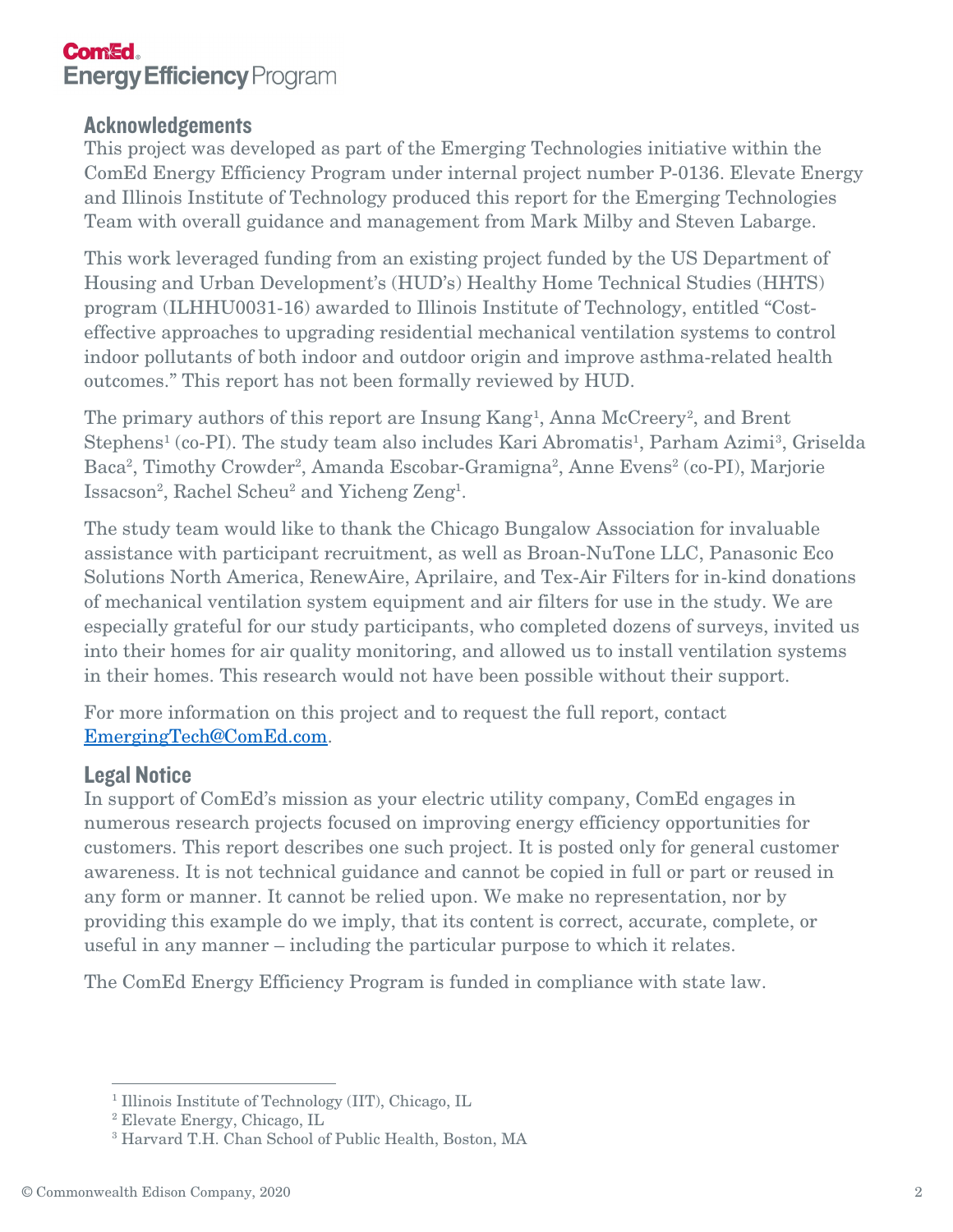# 1.0 EXECUTIVE SUMMARY

Human exposure to indoor air pollutants is an important risk factor for asthma and the exacerbation of asthma symptoms. The goal of the Breathe Easy Project is to evaluate the ability of three common types of residential mechanical ventilation systems to (1) reduce indoor pollutants of both indoor and outdoor origin, (2) maintain adequate environmental conditions and ventilation rates, (3) improve asthma-related health outcomes in adults with self-reported asthma and (4) evaluate the impacts of each system type on building energy use and life cycle costs, including an analysis of a subset of homes that received air handler motor replacements, from permanent split capacitor (PSC) motors to electronically commutated motors (ECMs).

This study provides a holistic understanding of the costs and benefits of mechanical ventilation systems designed to provide minimum flow rates specified by the American Society of Heating, Refrigeration and Air Conditioning Engineers (ASHRAE) Standard 62.2. The three types of systems investigated are 1) continuous exhaust-only ventilation systems, 2) intermittent central-fan-integrated-supply (CFIS) ventilation systems with automatic fan-cycler timers integrated into the existing air handling units (i.e., with the air handler operating 20 minutes out of every 60 minutes to meet 62.2 requirements) and 3) continuous balanced supply and exhaust ventilation systems with energy recovery ventilator (ERV) units. The study utilized a pseudo-randomized crossover study with quarterly periods of weeklong data collection for one-year pre-installation and one-year post-installation, as well as monthly asthma symptom questionnaires throughout the two-year study period. The findings will provide guidance on cost-effective ventilation upgrades for healthy homes, the benefits of ECMs for mitigating energy use increases from mechanical ventilation systems and the non-energy benefits of ventilation in homes with asthmatic residents.

# Key Findings

- Better indoor air quality (IAQ) is associated with improved asthma control, particularly reduced nitrogen dioxide  $(NO<sub>2</sub>)$ . Based on the data analysis of the pre-intervention period, higher  $NO<sub>2</sub>$  concentrations were statistically associated with increased odds of poorly controlled asthma. This highlights the health risk of gas appliances that can be a source of  $NO<sub>2</sub>$ pollution, such as a gas stove.
- Asthma severity is worse among black and low or moderate income participants. Race and annual income were statistically associated with asthma control. The odds of having poorly controlled asthma are 470%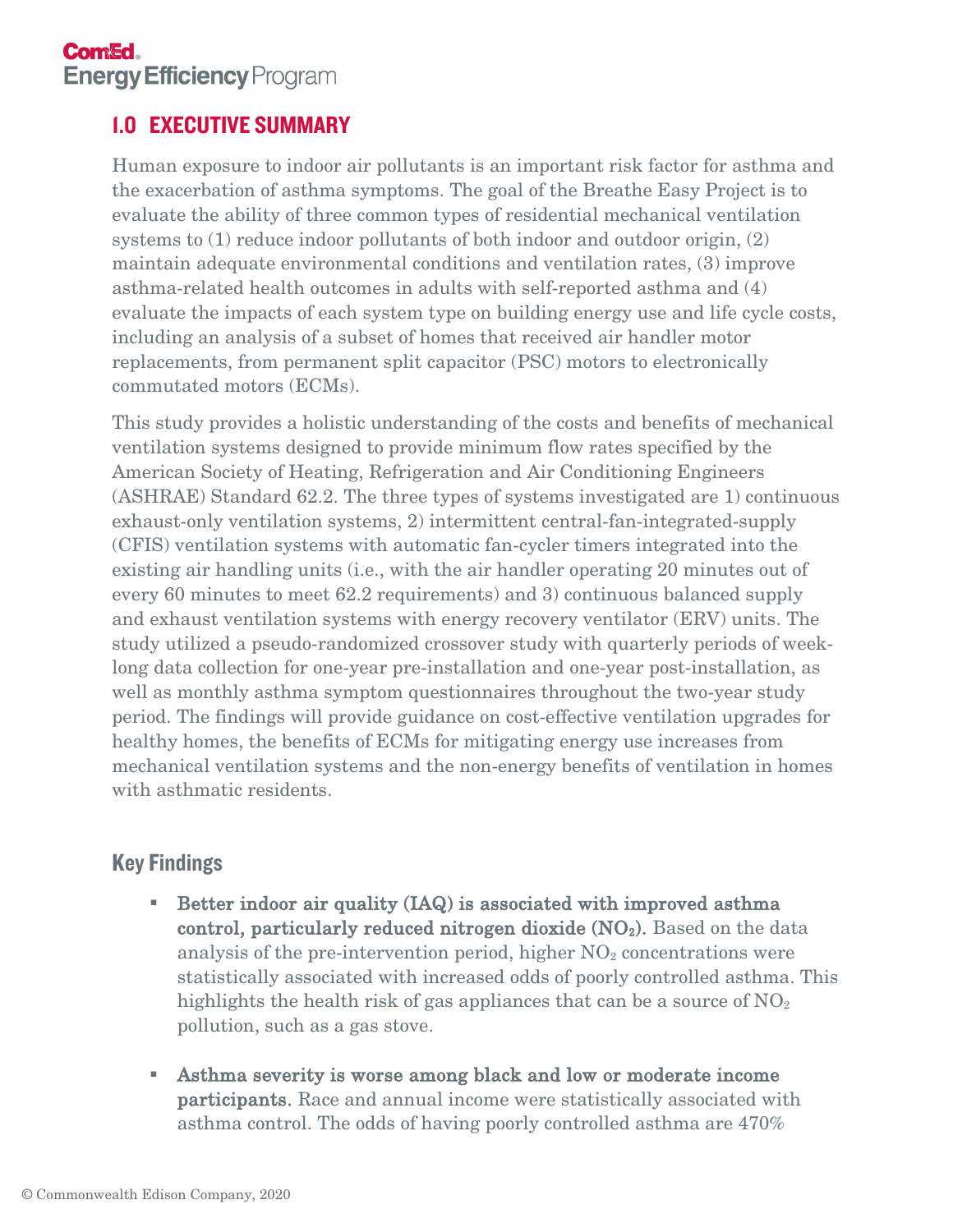## **Come Energy Efficiency Program**

higher in Black/African American participants than White/Caucasian participants and a one-level decrease in annual income category leads to a 94% increase in the odds of having poorly controlled asthma. This is consistent with previous research demonstrating race- and income-based inequity in asthma severity.

- **Mechanical ventilation improves asthma control.** There was a small but significant improvement in asthma control across the entire study population after the interventions were implemented. However, when it comes to three ventilation system types, only the CFIS system was statistically significant.
- **Mechanical ventilation improves IAQ.** The interventions were found to reduce indoor concentrations of formaldehyde (HCHO), carbon dioxide (CO<sub>2</sub>), ozone  $(O_3)$  and size-resolved particlulate matter  $(PM_{1,0}, PM_{2,5},$  and  $PM_{10})$ with statistical significance.
- ECM upgrades mitigate the additional energy used by CFIS ventilation systems. The PSC fan motor change outs with ECMs could be used to negate the additional energy penalty introduced by increased ventilation in intermittent CFIS systems, allowing for achieving better IAQ and potentially better health outcomes with a negligible change in operating costs.
- Homeowner education, contractor training and post-install quality control are important to ensure customer satisfaction. It is important for installation contractors to provide high quality customer service, including educating homeowners on the basics of their ventilation systems, answering questions about how ventilation will affect temperature and drafts and working with homeowners to adjust the systems as needed for comfort and satisfaction.

#### **Recommendations**

 Combined efficiency and healthy homes/ventilation programs: Energy efficiency and weatherization programs should consider including ventilation to help mitigate air pollutants from indoor sources and improve IAQ in weatherized homes. The non-energy benefits of ventilation can be substantial, especially for residents with health vulnerabilities such as asthma, while a combined program could facilitate energy efficiency improvements like ECMs that may not be widely adopted in existing programs.